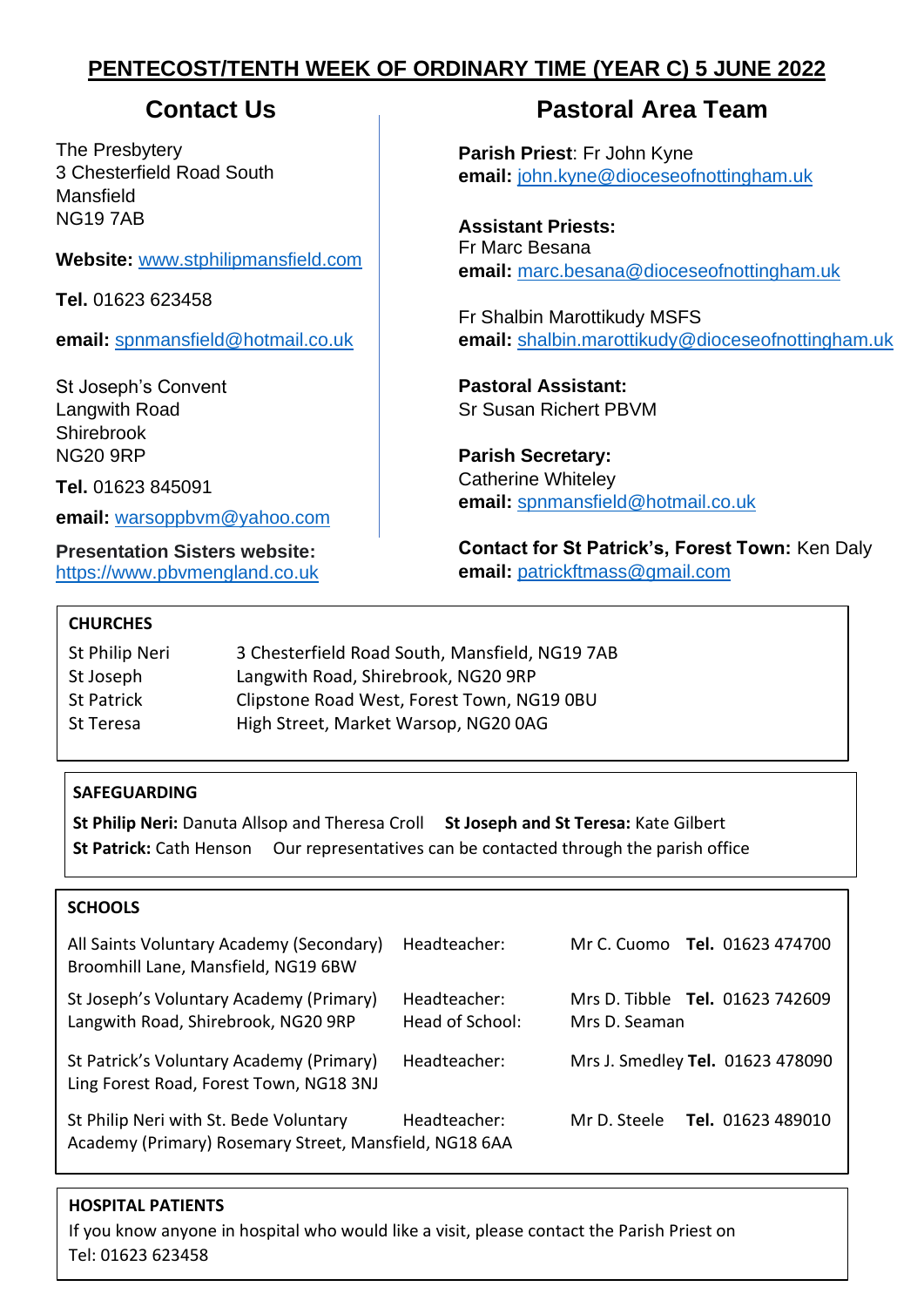#### **PRAYERS**

**Those who have died recently**, especially, **Stanislawa Krystyna Siewierski** whose funeral Mass will take place at St Philip Neri on Tuesday 21 June at 11.00am. Please remember Stanislawa and her family in your prayers.

**Holy Father's Prayer Intentions June 2022:** We pray for Christian families around the world; may they embody and experience unconditional love and advance in holiness in their daily lives.

#### **CAFOD Prayer for Ukraine**

Loving God, we pray for the people of Ukraine, for all those suffering or afraid, that you will be close to them and protect them. We pray for world leaders, for compassion, strength and wisdom to guide their choices. We pray for the world that in this moment of crisis, we may reach out in solidarity to our brothers and sisters in need. May we walk in your ways so that peace and justice become a reality for the people of Ukraine and for all the world. Amen

#### **CONFESSIONS**

**St Joseph,** Fridays 9.30am – 10.00am **St Patrick,** Wednesdays after 9.15am Mass **St Philip Neri**, Saturdays 10.30am – 11.30am **St Teresa,** Thursdays 10.30am -11.00am

**GENERAL NOTICES**

**Lifting of Restrictions:** With the further lifting of restrictions, regarding attendance at Mass, we ask that you continue to be sensitive to the needs of those around you. The wearing of a face covering is optional and hand sanitiser is available for use on entering and leaving church.

**How to Donate to the Parish - Supporting the Church financially:** We have seen a significant reduction on the Parish finances and are encouraging people to pay their weekly collection and if applicable Gift Aid contributions by direct debit, standing order or through online banking.

Bank donations are an effective way of gifting; they reduce the need for a weekly envelope and this saves money. Please do consider paying your weekly collection by direct debit, standing order or through online banking if you do not already do so. If you bank online, you can round up whatever you pay weekly into a monthly figure or make a one off payment. You can set up Direct Debit or Standing Orders through online banking using the bank details below:

**St Philip Neri Mansfield RCP Sort Code: 30-95-43 Account No. 00091903 St Joseph Shirebrook RCP Sort Code: 30-95-43 Account No. 00123600 - Including St Joseph, Shirebrook, St Teresa, Warsop and St Bernadette, Bolsover. Forest Town RC Parish (St Patrick) Sort Code: 30-95-43 Account No. 0050891** 

**Gift Aid:** If you are a UK tax payer, please consider gift aiding your collection. Donating through Gift Aid means our parish can claim an extra 25p for every £1 you give. It will not cost you any extra. Link for forms as follows: Support your Parishes – [Catholic Mansfield \(stphilipmansfield.com\)](http://www.stphilipmansfield.com/support-the-parishes/)

Click the link above and select St Philip Neri or St Joseph to fill in the relevant form. Once complete either by email [spnmansfield@hotmail.co.uk,](mailto:spnmansfield@hotmail.co.uk) bring to church or post to the parish office. If you do not currently Gift Aid and would like to, please click on the link above or contact the Parish Secretary on 01623 623 458 or [spnmansfield@hotmail.co.uk](mailto:spnmansfield@hotmail.co.uk)

**Mass Stipend for Celebration of Mass:** If you would like us to arrange the offering of Holy Mass for your intention at St Joseph's, St Patrick's, St Philip Neri and St Teresa's, please complete the Mass stipend envelope at the back of church or contact the office.

**Choral Director Wanted:** The Diocese of Nottingham is looking to recruit a talented musician to help deliver an exciting programme of school based singing sessions across the Diocese, bringing high quality musical opportunity, education and evangelisation. To find out more visit: [www.nottinghamcathedralmusic.com](http://www.nottinghamcathedralmusic.com/) The closing date is 10 June.

**The Interdiocesan Pilgrimage to Padley**: In honour of Blessed Robert Ludlam and Blessed Nicholas Garlick, will be celebrated on Sunday 10 July, meeting at 3.00pm in Grindleford (S32 2JA). Bishop John Arnold, of Salford, will preach – and all are very welcome. Please see the poster for more details at the back of church.

**Confirmation 2022:** Thank you to those who have submitted a completed application form for the Confirmation 2022. All sessions will take place on **Thursdays 7.30pm-8.45pm in St Philip Neri Parish Hall** and this year's programme dates will be: **9 th June**, **23rd June, 7th July, 8th September, 22nd September, 6 th October, 3 rd November and 10th November.** There will also be a retreat day at **The Briars on Saturday 24 September.** We will then welcome Bishop Patrick to confirm these young people on **Friday 18th November at 7.00pm at St Philip Neri Church.**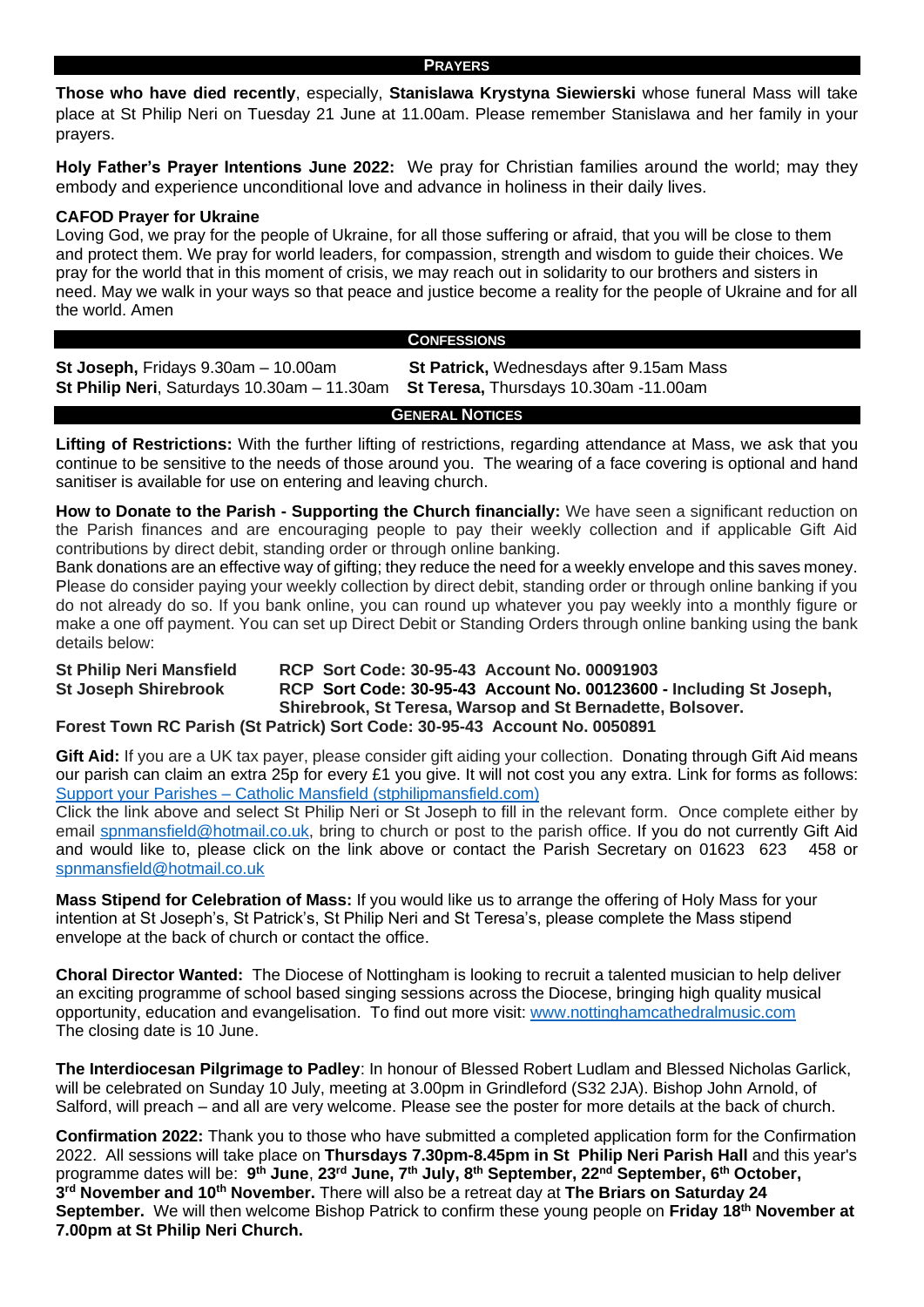**UPDATE - Journey towards one parish….** You may be aware that there has been a good deal of consultation happening in the Diocese with regard to the need to look at the number of priests and the number of Churches. The Sherwood deanery has already had some changes with regards to parishes losing their resident priest. The Deanery meeting in Newark on the 19 February, made it clear that parishes will have to amalgamate.

On Thursday 5 May there was an initial meeting in St Philip Neri Church Hall of the PPC's of St Philip Neri and St Patrick's and the Core groups of St Joseph's and St Teresa's. The purpose of this meeting was to start exploring what we need to do to fulfil the request of the Diocese to amalgamate the communities in the Mansfield Pastoral Area into one parish. We will keep you informed of progress and any changes that will need to be made further to those we have already experienced.

On Tuesday 24 May at 7pm at St Philip Neri Hall, we hosted a Deanery wide meeting with the Vicar General Canon Jarosz to further discuss the changes and consider what areas we need to look at to bring our parish together and at the same time, be missionary and reach out.

**Foundation Governor Required at St Philip Neri with St Bede Catholic Voluntary Academy:** If you are a practising Catholic and interested in helping your community then this is for you! A virtual information session about being a foundation governor for our Catholic school is taking place on **Wednesday 22 June** from 7.00pm – 8.30pm. Please see the poster at the back of church. To reserve your place please contact: Julie Sweeney at the Diocesan Education Service [\(julie.sweeney@nottingham](mailto:julie.sweeney@nottingham-des.org.uk)[des.org.uk\)](mailto:julie.sweeney@nottingham-des.org.uk).

# **SECOND COLLECTIONS**

5<sup>th</sup> June 2022 – Diocesan Quota

## **ST BERNADETTE'S COMMUNITY**

**Next Mass:** At St Mary and St Laurence will be celebrated on Friday 1 July at 10.00am.

## **ST JOSEPH**

**For Ukraine and Poland -** We are collecting supplies for Ukraine and Poland. Empty lorries returning to Poland are taking the goods.... Please leave items at the rear of St Joseph's church. ESPECIALLY needed are tinned and dried foods/sleeping bags/mats.

#### **ST PHILIP NERI**

**Repository:** We have a selection of First Holy Communion cards now on sale. For more information, please contact the parish office on tel: 01623 623458.

**Wednesday Drop In:** Every Wednesday after 12.10pm Mass.

**Summer Fayre Saturday 16 July 11.am to 3.00pm -** Would you please donate the following items for the various stalls. Unwanted or unused gifts for the tombola, bottles, jewellery, cosmetic, books, CDs, new toys for children tombola and toys, bric-a-brac, bedding plants and gardening items, handbags, homemade jams and preserves. We also require cakes, ham, cheese, cobs and butter. Items can be left at the back of the church but perishable goods to be brought in nearer the time and items to be marked for the attention of the Summer Fayre. Good raffle prizes or money donations would be appreciated. Many thanks Mary Smith.

### **ST TERESA**

**Tea and Coffee**: Will be served in the hall after Sunday Mass.